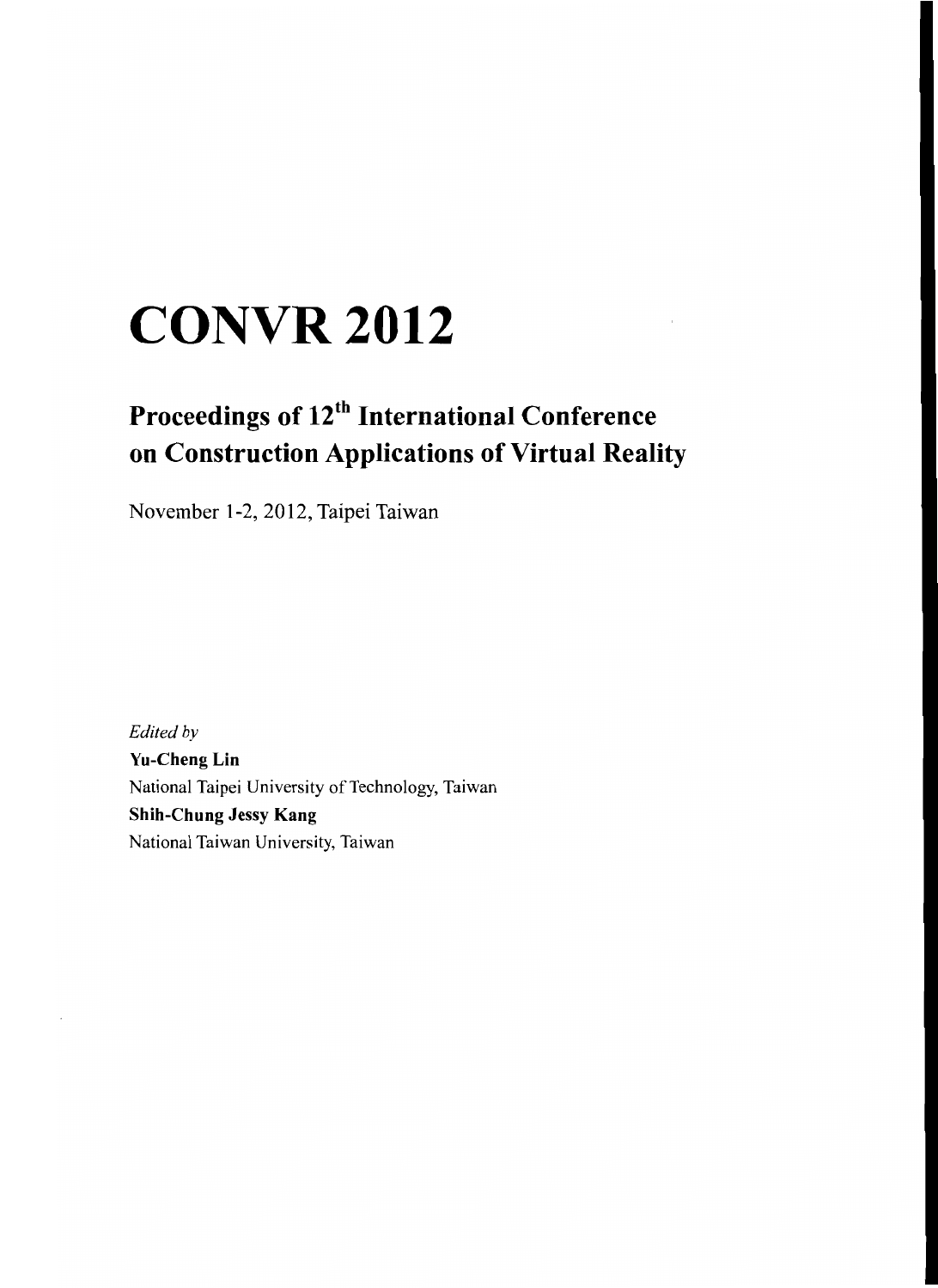## TABLE OF CONTENTS

 $\ddot{\phantom{a}}$ 

| <b>Keynote Speech</b>                                                                                                                                                                                                               |  |
|-------------------------------------------------------------------------------------------------------------------------------------------------------------------------------------------------------------------------------------|--|
| <b>CREATING SMARTER FACILITIES AND INFRASTRUCTURE</b><br>USING SENSORS, DATA ANALYTICS, VISUALIZATION AND<br>INTELLIGENT DECISION SUPPORT: OPPORTUNITIES,<br>CHALLENGES, AND RECENT RESEARCH AT CARNEGIE<br><b>James H. Garrett</b> |  |
| TAIWAN'S BUILDING INFORMATION MANAGEMENT<br>DEVELOPMENT, OPPORTUNITIES AND CHALLENGES - FROM<br><b>Richard Moh</b>                                                                                                                  |  |
| VISUALISATION AND OPTIMISATION TOOLS FOR CO <sub>2</sub><br><b>Nashwan Dawood</b>                                                                                                                                                   |  |
| <b>Shuen-Huei Guan</b>                                                                                                                                                                                                              |  |
|                                                                                                                                                                                                                                     |  |
| <b>INTEGRATIVE APPLICATION OF BIM AND TAIWAN GREEN</b><br><b>BUILDING STANDARDS TO</b><br>Po-Han Chen, Po-Chuan Chuang & Meng-Shen Kan                                                                                              |  |
| THE DEVELOPMENT OF WEB BIM-BASED INTERFACE                                                                                                                                                                                          |  |
| Yu-Chih Su, Meng-Chung Lee, Chih-Yuan Li & Yu-Cheng Lin                                                                                                                                                                             |  |
| <b>COUNTABLE BENEFITS OF VISUALIZING ONE-OF-A-KIND</b>                                                                                                                                                                              |  |
| <b>Hans-Joachim Bargstaedt</b>                                                                                                                                                                                                      |  |
| DIGITAL MEDIATED TECHNIQUES FOR THE KNOWLEDGE OF<br>THE EVOLUTIONARY PECULIARITIES OF THE BUILT                                                                                                                                     |  |

 $\ddot{\phantom{a}}$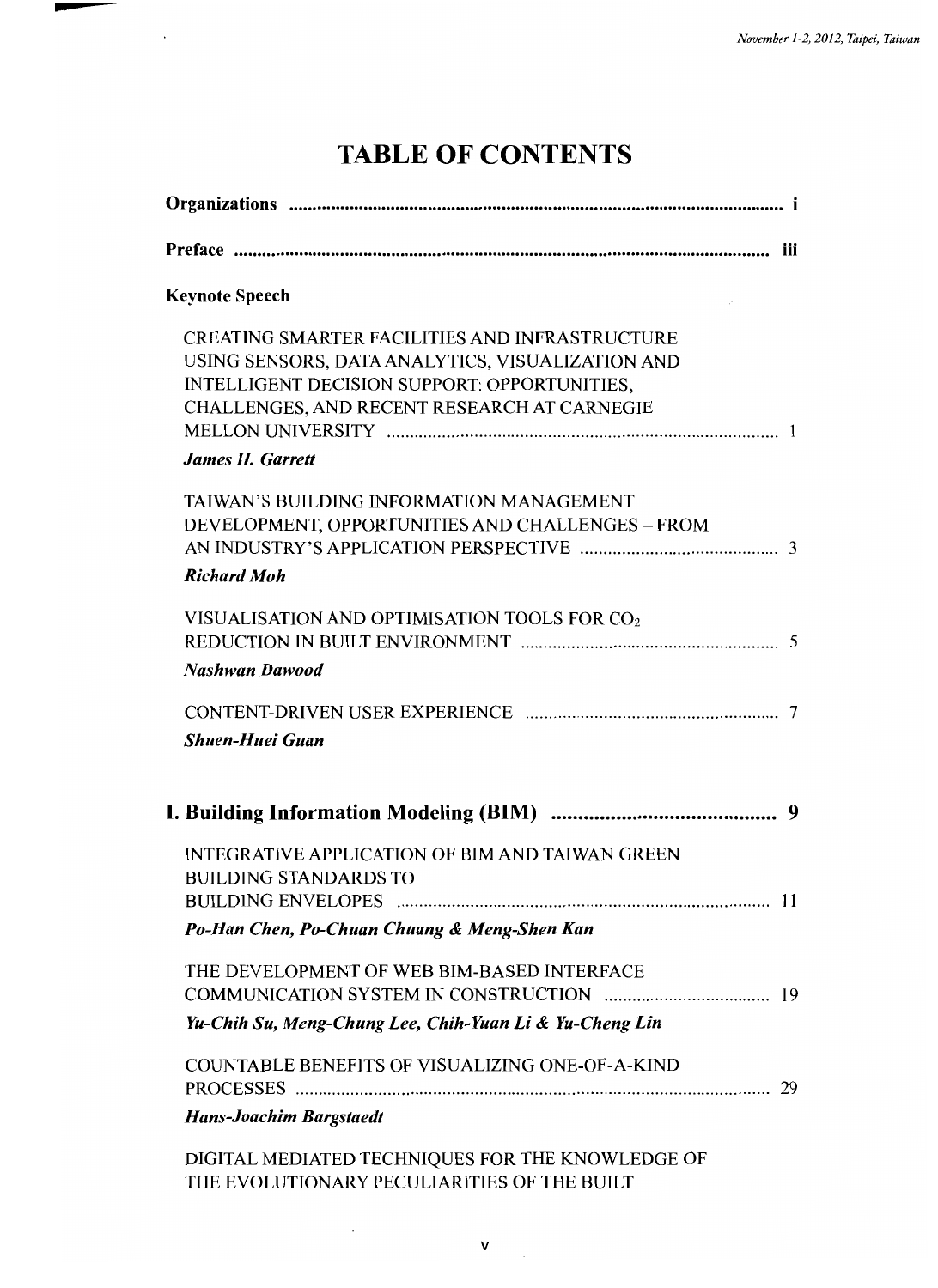| <b>Danilo Di Mascio</b>                                                                                                                                                                                                                                                                                                                                                                              |  |
|------------------------------------------------------------------------------------------------------------------------------------------------------------------------------------------------------------------------------------------------------------------------------------------------------------------------------------------------------------------------------------------------------|--|
| APPLYING BUILDING INFORMATION MODELING IN<br>EVALUATING BUILDING ENVELOPE ENERGY PERFORMANCE  47<br>Cheng-Yuan Hsieh & I-Chen Wu                                                                                                                                                                                                                                                                     |  |
| BIM SUPPORTED DATA VISUALIZATION STRATEGIES FOR<br>Anne Anderson, Ken-Yu Lin & Carrie Sturts Dossick                                                                                                                                                                                                                                                                                                 |  |
| WORK PLANNING BASED ON A BUILDING INFORMATION<br><b>MODEL</b><br>Sebastian Hollermann & Hans-Joachim Bargstädt                                                                                                                                                                                                                                                                                       |  |
| <b>TRANSFORMATION AND INTEGRATION OF BUILDING</b><br>Chia-Ying Lin & Chien-Cheng Chou                                                                                                                                                                                                                                                                                                                |  |
| DEVELOPMENT OF A VISUAL DOMESTIC ENERGY<br>A. Mhalas, T. Crosbie & N. Dawood                                                                                                                                                                                                                                                                                                                         |  |
| STUDYING CCTV COVERAGE IN AN MRT STATION USING<br>Huan-Ting Chen, Si-Wei Wu & Shang-Hsien Hsieh                                                                                                                                                                                                                                                                                                      |  |
| A 3D-WEB ENABLED FRAMEWORK FOR DELIVERING DIGITAL<br>Edvinas Rasys, Michael Hodds & N. N. Dawood                                                                                                                                                                                                                                                                                                     |  |
| <b>BUILDING-ENVELOPE-BASED INTEGRATION OF ENERGY</b><br>Po-Han Chen, Long Chan & Jeong-Shing Lee                                                                                                                                                                                                                                                                                                     |  |
| BIN-BASED APPLICATION DEVELOPMENT OF UNDERGROUND<br>MRT STATION EMERGENCY EVACUATION-TIME EVALUATION<br>C.H. Wang, R. Moh, S.M. Kang, W.L. Lee, T.J. Pei & S.H. Hsieh                                                                                                                                                                                                                                |  |
| <b>INFORMATION CAPTURE AND REPRESENTATION OF</b><br>MODEL-BASED DESIGN REVIEW PROCESS IN VIRTUAL<br>$\mathbf{v}$ and $\mathbf{v}$ and $\mathbf{v}$ and $\mathbf{v}$ and $\mathbf{v}$ and $\mathbf{v}$ and $\mathbf{v}$ and $\mathbf{v}$ and $\mathbf{v}$ and $\mathbf{v}$ and $\mathbf{v}$ and $\mathbf{v}$ and $\mathbf{v}$ and $\mathbf{v}$ and $\mathbf{v}$ and $\mathbf{v}$ and $\mathbf{v}$ and |  |

*Li Wang, Junlin* fi & *Fernanda Leite*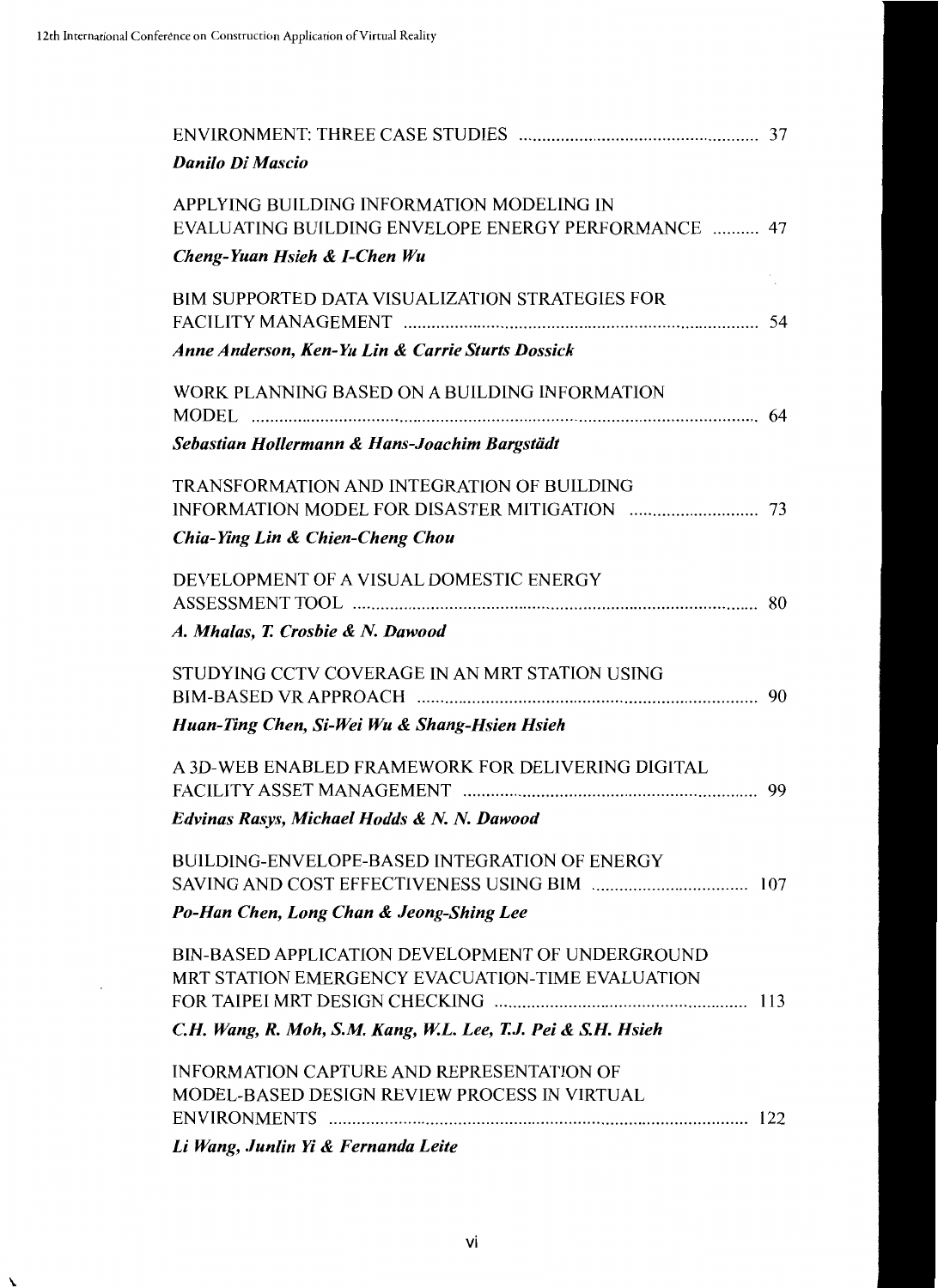| A BIM-BASED VISUALIZATION SYSTEM FOR STEEL ERECTION                                                                                                          |  |
|--------------------------------------------------------------------------------------------------------------------------------------------------------------|--|
| Hsiang-Wei Lu, Wan-Li Lee, Chih-Chuan Lin & Po-Ming Huang                                                                                                    |  |
| INTEGRATION OF BIM AND CONSTRUCTION SIMULATION FOR                                                                                                           |  |
| Ming-Tsung Lee, Cheng-Yi Chen, Shao-Wei Weng, Shih-Hsu Wang,<br>Wei-Chih Wang, Jang-Jeng Liu, Yuan-Yuan Cheng, Ming-Feng Yeh,<br>Bing-Yi Lin & Cheng-Ju Kung |  |
| ROBUST MATERIAL RECOGNITION FOR AUTOMATED<br><b>BUILDING INFORMATION MODELING FROM UNORDERED SITE</b>                                                        |  |
| Mani Golparvar-Fard, Andrey Dimitrov & Feniosky Peña-Mora                                                                                                    |  |
| Jürgen Melzner & Hans-Joachim Bargstädt                                                                                                                      |  |
| AUTOMATED AS-BUILT MODELING WITH SPATIAL AND                                                                                                                 |  |
| Zhenhua Zhu                                                                                                                                                  |  |
|                                                                                                                                                              |  |
| Julian Kang, Adithya Ganapathi & Hussam Nseir                                                                                                                |  |
| MAPPING BIM MODELS AND 3D GIS MODELS USING                                                                                                                   |  |
| Yichuan Deng & Jack Chin Pang Cheng                                                                                                                          |  |
| A STUDY ON DATA EXTRACTION FROM BIM MODELS FOR                                                                                                               |  |
| C.L. Hung & S.A. Chou                                                                                                                                        |  |
| USER REQUIREMENTS FOR MOBILE AR AND BIM UTILIZATION                                                                                                          |  |
| Timo Kuula, Kalevi Piira, Anu Seisto, Mika Hakkarainen & Charles<br>Woodward                                                                                 |  |
| <b>EXPLORE PATTERNS OF HUMAN-COMPUTER INTERACTIONS</b>                                                                                                       |  |
| Rongrong Yu, Ning Gu & Michael Ostwald                                                                                                                       |  |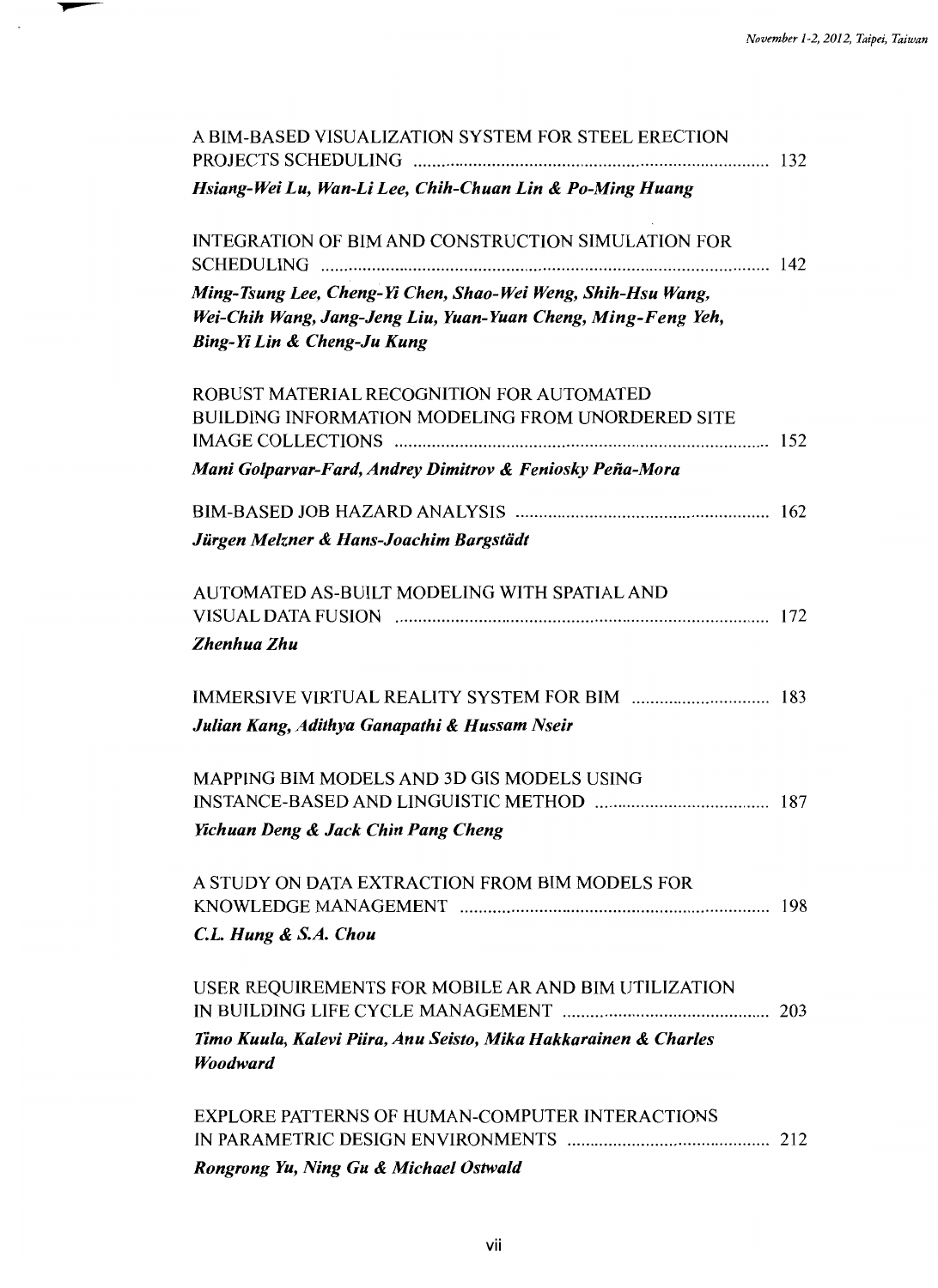| AUGMENTED REALITY TECHNOLOGIES FOR AEC PROJECTS: A                                                                                                                                                                             |  |
|--------------------------------------------------------------------------------------------------------------------------------------------------------------------------------------------------------------------------------|--|
| Sarah Rankouhi & Lloyd M Waugh                                                                                                                                                                                                 |  |
| AUGMENTED REALITY MARKERS AS SPATIAL INDICES FOR<br><b>Chen Feng &amp; Vineet Kamat</b>                                                                                                                                        |  |
| REAL-TIME MICRO PLANNER FOR CRANE OPERATIONS  243<br>Wei Han Hung & Shih Chung Kang                                                                                                                                            |  |
| ENHANCED HD <sup>4</sup> AR (HYBRID 4-DIMENSIONAL AUGMENTED<br>REALITY) FOR UBIQUITOUS CONTEXT-AWARE AEC/FM                                                                                                                    |  |
| Hyojoon Bae, Mani Golparvar-Fard & Jules White                                                                                                                                                                                 |  |
| <b>COMMUNICATION SUPPORT SYSTEM FOR WORKERS AND</b><br>SUPERVISORS BY MULTIPLE-CAMERA HANDLING AND<br>Takehiro Urano, Tsuneya Kurihara, Yuki Watanabe, Tatsuhiko<br>Kagehiro, Tetsuya Tsubokura, Fumio Hatori & Yuichi Yashiro |  |
| <b>IMPROVING THE BENEFIT OF VIRTUAL REALITY SESSION</b>                                                                                                                                                                        |  |
| Martin Heinig, Axel Friedewald & Hermann Lödding                                                                                                                                                                               |  |
| MOBILE AUGMENTED REALITY: BRIDGING THE GAP<br>BETWEEN REAL AND VIRTUAL IN SUSTANINABLITY<br>Katsuhiko Muramoto & Vui Huynh                                                                                                     |  |
| A FRAMEWORK FOR UTILIZING CONTEXT-AWARE<br>AUGMENTED REALITY VISUALIZATION IN ENGINEERING                                                                                                                                      |  |
| Amir H. Behzadan, Vineet R. Kamat                                                                                                                                                                                              |  |
| 2C - MOBILE COLLABORATIVE FIRE HAZARD DETECTION                                                                                                                                                                                |  |
| Hugo M. da Silva, João P. Jacob, António F. Coelho & Rui Rodrigues                                                                                                                                                             |  |
| VIRTUAL PROTOTYPING FOR ROBOTIC FABRICATION OF<br>REBAR CAGES IN MANUFACTURED CONCRETE                                                                                                                                         |  |
| Akash Garg & Vineet R. Kamat                                                                                                                                                                                                   |  |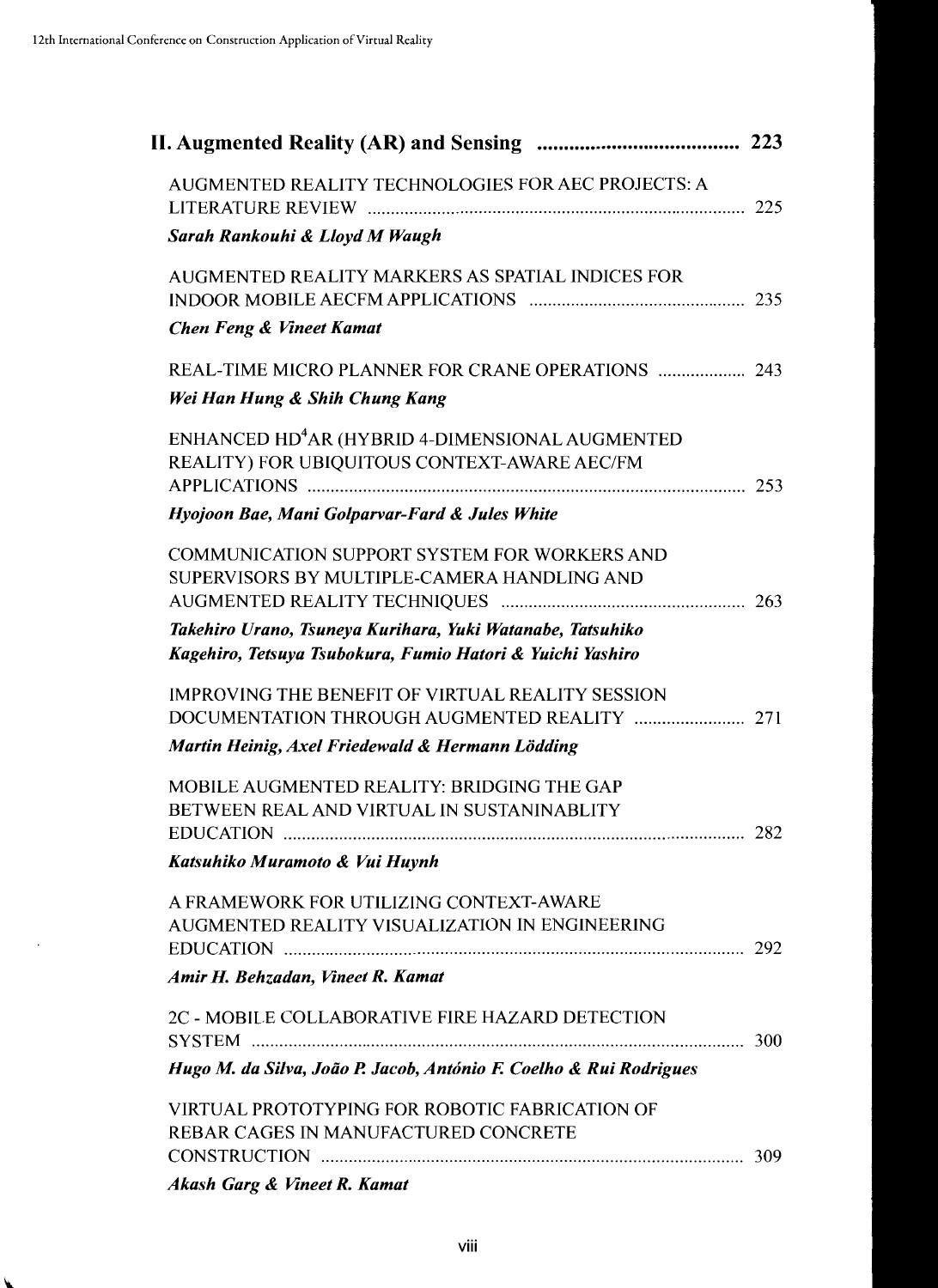| PERFORMANCE BETWEEN GENDERS IN ASSEMBLY TASK<br>RELEVANT TO MEMORIZATION AFTER TRAINING USING AR               |     |
|----------------------------------------------------------------------------------------------------------------|-----|
| Lei Hou & Xiangyu Wang                                                                                         |     |
| EFFECTIVENESS OF VIRTUAL REALITY ON PRESENTING FIELD                                                           |     |
| Yo-Ming Hsieh & Ya-Sue Liu                                                                                     |     |
| SOLAR RADIATION SURVEY METHOD WITH IMAGE STITCHING                                                             |     |
| Yoshihiro Yasumuro, Takashi Shimomukai, Hiroshige Dan & Masahiko<br>Fuyuki                                     |     |
| PHOTOGRAMMETRIC MODELING AND SLING LENGTH<br><b>MEASUREMENTS OF A RIGGING SYSTEM ENGINEERED FOR</b>            |     |
| Ming-Fung Francis Siu, Sheng Mao, Ming Lu & Simaan Abourizk                                                    |     |
| NAVIGATION IN VIRTUAL REALITY USING MICROSOFT KINECT                                                           |     |
| Florian Kammergruber, Andreas Ebner & Willibald Günthner                                                       |     |
| <b>EMOTIONAL 3D EXPERIENCE IN AUGMENTED HERITAGE</b><br><b>REALITY THROUGH ADVANCED TECHNOLOGY FUSION  360</b> |     |
| Matteo Fabbri, Emanuele Borasio, Daniel Blersch & Christoph<br><b>Froehlich</b>                                |     |
|                                                                                                                |     |
|                                                                                                                | 367 |
| 4D VISUALIZATION OF RAILROAD TRANSPORT OPERATIONS                                                              |     |
| <b>Brandon S. Reisser &amp; John C. Hildreth</b>                                                               |     |
|                                                                                                                |     |
| Georg Suter, Filip Petrushevski & Milos Sipetic                                                                |     |
| <b>AUTOMATIC GENERATION OF 3D BUILDING MODELS BY</b>                                                           |     |
| Kenichi Sugihapa & Zhen-jiang Shen                                                                             |     |
| A 3D CAD ENGINE WITH DATA MODELS BASED ON                                                                      |     |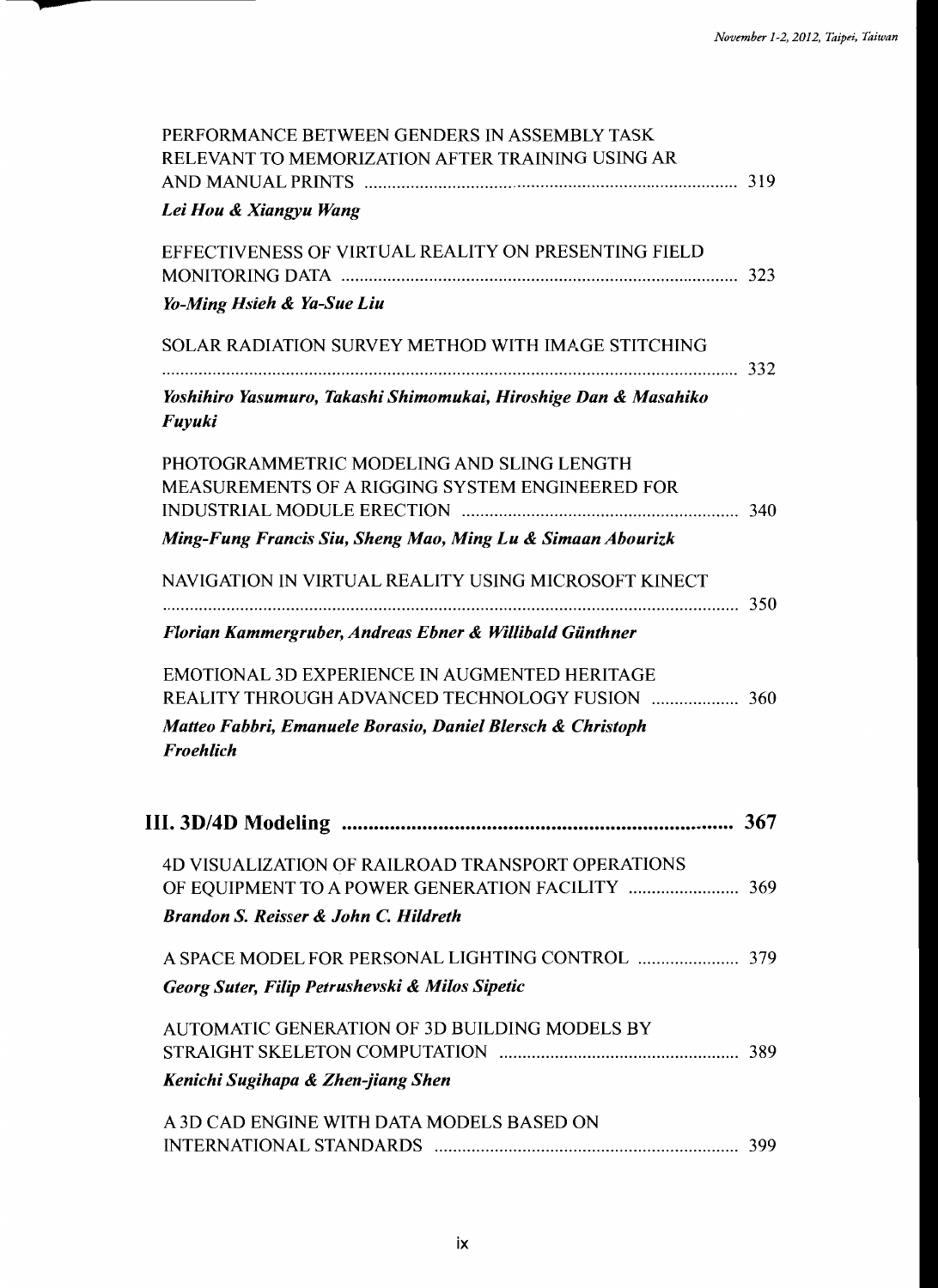| Satoshi Kubota, Etsuji Kitagawa, Kantaro Monobe, Kenji Nakamura &<br>Shigenori Tanaka                                                              |     |
|----------------------------------------------------------------------------------------------------------------------------------------------------|-----|
| EMERGENCY MEDICAL DISPATCH: A CASE STUDY OF NEW                                                                                                    |     |
| Hsiao-Hsuan Liu & Albert Y. Chen                                                                                                                   |     |
|                                                                                                                                                    |     |
| FROM PHYSICAL TO VIRTUAL: REAL-TIME IMMERSIVE                                                                                                      |     |
| VISUALISATIONS FROM AN ARCHITECT'S WORKING MODEL  417<br>Gerhard Schubert, Christoph Anthes, Dieter Kranzlmüller & Frank<br>Petzold                |     |
| 3D MODEL VR APPLIED IN TOURISM PLANNING-TAIWAN<br>TAOYUAN HAKKA FOLK TOURISM PLANNING FOR EXAMPLE  427                                             |     |
| Ren-Jwo Tsay & Jian-Yuan Chen                                                                                                                      |     |
| INCREASED INTERACTION WITH MULTI-USER VIRTUAL                                                                                                      |     |
| Janne Porkka, Nusrat Jung, Sunil Suwal, Päivi Jäväjä, Anssi Savisalo,<br>Jani Päivänen & Jarkko Sireeni                                            |     |
| A HEATSTROKE PREVENTION SYSTEM FOR CONSTRUCTION                                                                                                    |     |
| Nobuyoshi Yabuki, Takuya Onoue, Tomohiro Fukuda & Shinji Yoshida                                                                                   |     |
| VIRTUAL REALITY: FACTORS DETERMINING SPATIAL<br>PRESENCE, COMPREHENSION AND MEMORY                                                                 | 451 |
| Bimal Balakrishnan, Danielle Oprean, Brad Martin & Melina Smith                                                                                    |     |
| DIGITAL ECOLOGIES: A SHIFTING PARADIGM FOR                                                                                                         |     |
| <b>Robert Amor &amp; Dermott McMeel</b>                                                                                                            |     |
| <b>SERIOUS PLAY: INTUITIVE ARCHITECTURAL CONCEPTUAL</b><br>DESIGN WITH IMMEDIATE STRUCTURAL FEEDBACK AND<br>ECO-NOMICAL AND ECOLOGICAL PERFORMANCE |     |
| Manfred Breit, Li Huang, Frank Lang, Fabian Ritter & André<br><b>Borrmann</b>                                                                      |     |
| VIRTUAL REALITY AND SCIENTIFIC VISUALIZATION APPLIED<br>IN TECHNICAL TRAINING IN BRAZILIAN CONSTRUCTION  476                                       |     |

*Fabiano Stange* & *Sergio Scheer*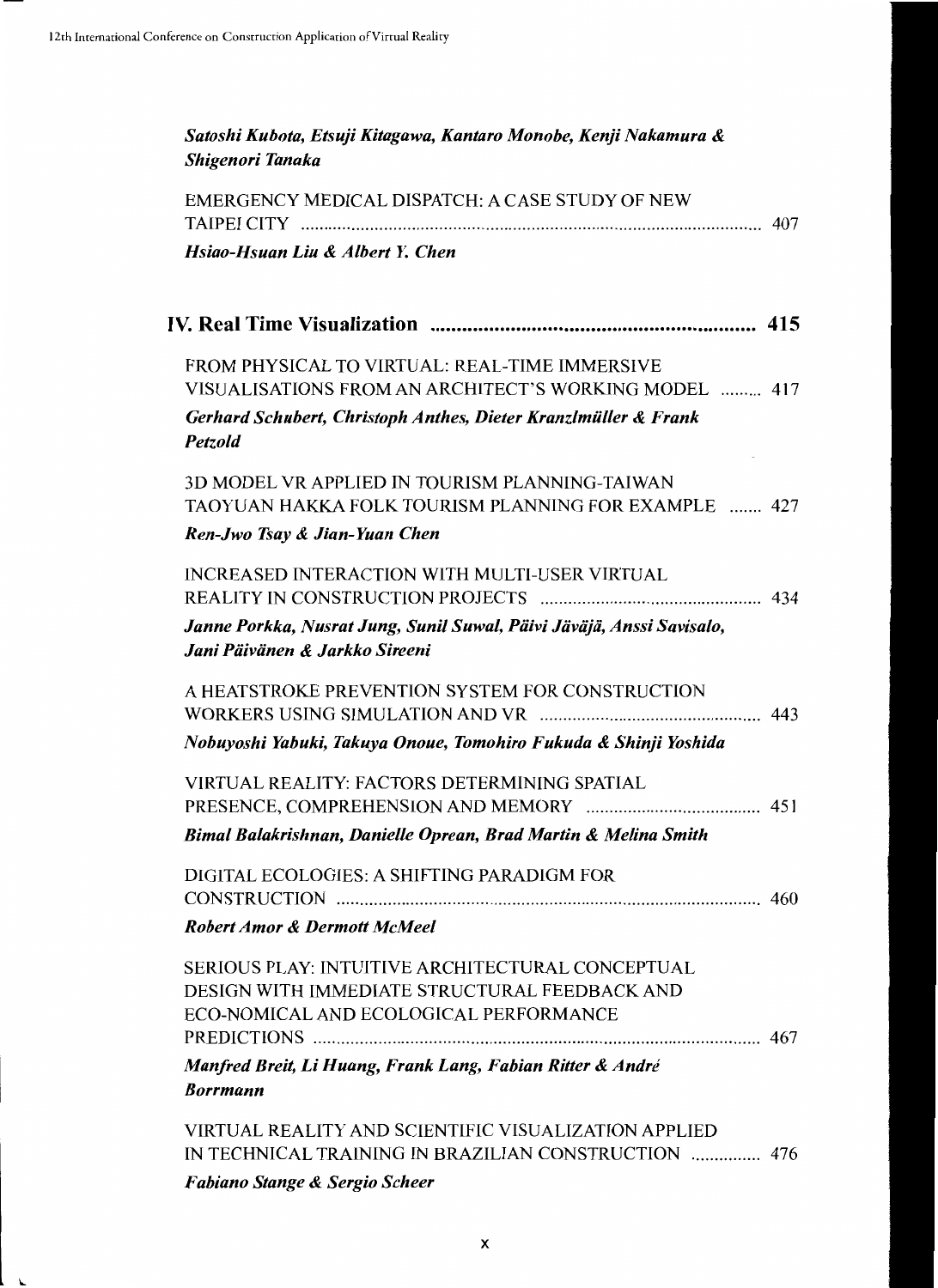| SURFING IN THE VIRTUAL DIGITAL LIBRARY - A LINKED<br>DATABASE STRUCTURE FOR INTUITIVE<br>Ko-Chiu Wu         |  |
|-------------------------------------------------------------------------------------------------------------|--|
| AUTOMATED 3D HUMAN SKELETON EXTRACTION USING<br>SangUk Han, Madhav Achar, SangHyun Lee & Feniosky Peña-Mora |  |
|                                                                                                             |  |
|                                                                                                             |  |
| SIMULATION MODELLING FOR ORGANIZING THE BUILDING<br><b>Alexander Ginzburg</b>                               |  |
| SIMULATION OF PROCESS INTERACTION FOR QUALITY                                                               |  |
| Vitali Kochkine, Jürgen Schweitzer, Ilka von Gösseln & Nils Rinke                                           |  |
| GENERATING WORKSPACE REQUIREMENTS IN A FINISHING                                                            |  |
| Trang Dang, Amir Elmahdi & Hans-Joachim Bargstädt                                                           |  |
| ONSITE PLANNING OF 3D SCANNING FOR OUTDOOR<br>CONSTRUCTIONS WITH MATHEMATICAL PROGRAMMING  532              |  |
| Hiroshige Dan, Yoshihiro Yasumuro, Taisuke Ishigaki & Tatsuaki<br>Nishigata                                 |  |
| <b>GLOBAL PATH PLANNING IN 4D ENVIRONMENTS USING</b>                                                        |  |
| Vitaly Semenov, Konstantine Kazakov & Vladislav Zolotov                                                     |  |
| LOGISTICS AND LAYOUT PLANNING OF CONSTRUCTION                                                               |  |
| Andreas Ebner, Florian Kammergruber, Tim Horenburg & Willibald<br><b>Günthner</b>                           |  |
| EXPLORING USER EXPERIENCE OF WAYFINDING IN A LARGE                                                          |  |
| Mi Jeong Kim, Sooyeon Han & Xiangyu Wang                                                                    |  |
| A SIMULATION DRIVEN VISUALIZATION APPROACH FOR<br>Amr El-Nimr, Yasser Mohamed & Simaan AbouRizk             |  |
|                                                                                                             |  |